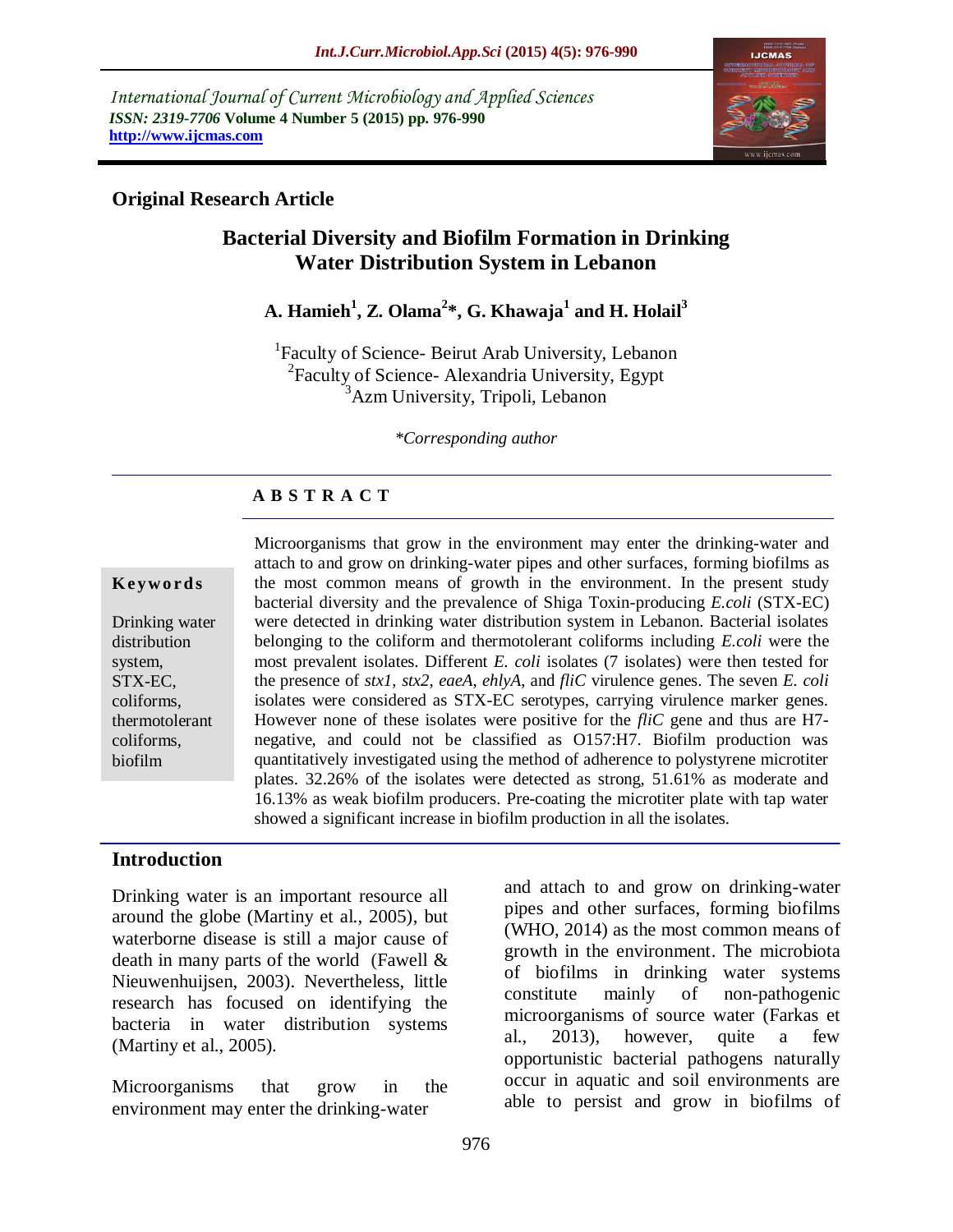drinking water systems (Wingender & Flemming, 2011).

The contamination of drinking water by *E. coli* that only come from human and animal fecal waste (USEPA, 2009) is an important aspect of drinking water quality (WHO, 2011).

Five groups of *E. coli*-causing diarrhea in humans and other warm-blooded animals have been identified (Brook et al., 1994 and Wasteson, 2001), that include enterotoxinogenic *E. coli* (ETEC), enteropathogenic *E. coli* (EPEC), enteroaggregative *E. coli* (EAEC), enteroinvasive *E. coli* (EIEC), and enterohaemorrhagic *E. coli* (EHEC). The latter includes Shiga Toxin (Stx)-Producing *E. coli* (STX-EC) (Harake et al., 2006).

Shiga Toxin - producing *E. coli*, also known as Verotoxin-producing *E. coli*, that is associated with infant diarrhea, haemorrhagic colitis, thrombiotic thrombocytic purpura, and hemolytic uremic syndrome in humans (Griffin & Tauxe, 1991). *E. coli* O157:H7, which belongs to STX-EC group, has been recognized as an emerging pathogen in drinking water systems (Szewzyk et al., 2000). Several virulence factors have been described in STX-EC, the major one being shiga toxins encoded by the genes *stx1* and *stx2* (Gyles, 1992). Some STX-EC strains can tightly attach to epithelial cells of the intestine through an adhesin called intimin encoded by the gene *eaeA* (Boerlin et al., 1999) in addition to the plasmid located enterohemolysin gene *ehlyA*, which has been suspected to play a role in pathogenicity of STX-EC infections (Ito et al., 2007) and the *fliC* genetic marker encoding the H7 flagellar protein (Reischl et al., 2002)

Antimicrobial products, particularly chlorine, have been the main agents used to

disinfect drinking water. Although this strategy is widespread, there are not yet standardized disinfection strategies with reliable efficacy (Simões & Simões, 2013). Microorganisms may develop resistance and persist due to the indiscriminate use of disinfectants, and drinking water quality may then deteriorate in the distribution system.

Guidelines recommend monitoring of water in order to characterize bacterial counts and identify organisms (Beale et al., 2013). The primary goal for this monitoring is to identify the conditions that promote biofilm growth and observe changes in bacterial trends. It is considered more important to identify changes in the bacterial composition of the biofilm than to identify increased bacterial numbers (Beale et al., 2012).

The aim of the present study is to detect:

- The bacterial diversity and prevalence of STX-EC in drinking water distribution system in Lebanon.
- The ability of biofilm formation.

## **Materials and Methods**

## **Sample collection**

### **Water samples**

Water samples (147) were collected during winter of 2014, from Beit-Din station which receives water from Al-Safa spring and supplies Al-Iklim with drinking water, and from 20 households tap water in Barja-Al Chouf. Samples were collected in 1L clean and sterile HDPE bottles containing 0.8 ml of a 10% (w/v) sterile sodium thiosulphate solution for neutralization of chlorine (USEPA, 2010), and were transferred under ice cold conditions immediately to the lab. Samples were tested within two hours of collection.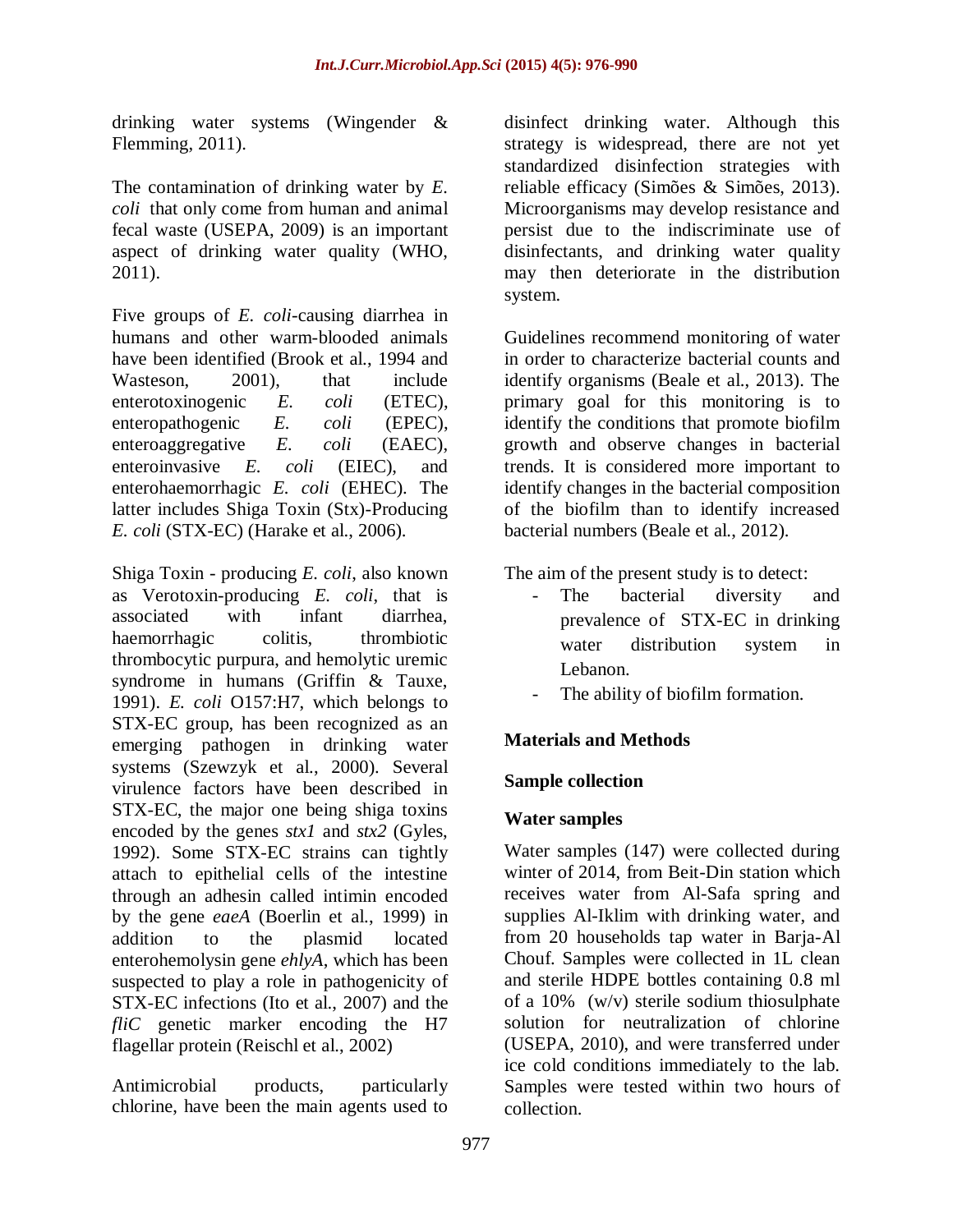#### **Walls of the water canal surfaces**

Samples were also taken from the walls of the water canal in Beit-Din station using sterile swabs.

#### **Microbiological analysis**

Bacterial isolation from samples was carried out:

- For water samples: by using membrane filtration technique (USEPA, 2012) where water samples (1L) were filtered through 0.45µm cellulose nitrate filters. Filters were then placed on different culture media for the detection of bacterial diversity.
- For wall surfaces of water canal: the swabs were rubbed over different culture media and at a time for the detection of bacterial diversity as follows:

**Detection of heterotrophic bacteria:** membrane filters were transferred onto, and swabs were rubbed against R2A minimal medium and incubated at 28ºC for 7 days (Tokajian & Hashwa, 2004). Preliminary identification of gram negative bacteria was carried out using cultural features followed by biochemical characterization using commercially available kits API 20E and API 20NE (BioMérieux, France). Gram positive staphylococci were preliminary identified using cultural features followed by catalase and coagulase tests.

**Detection of** *Salmonella***:** membrane filters and swabs were transferred separately into 50 mL pre-enrichment lactose broth and incubated at 37ºC for 24 hours, of which 1 mL was transferred into tetrathionate broth and incubated at 37 ºC. After 18-24 hours samples were streaked onto Xylose Lysine Desoxycholate (XLD) agar. Typical

colonies were then preliminary identified using cultural features followed by biochemical characterization using commercially available kits API 20E (BioMérieux, France).

**Detection of** *Listeria monocytogenes***:**  membrane filters and swabs were transferred separately into a 100 mL Listeria enrichment broth (LEB) and incubated for 24-48 hours at 30ºC. 100 µL of LEB was streaked onto OXFORD agar and incubated for 48 h at 30°C (Sauders et al., 2012). Typical colonies were preliminary identified using cultural features followed by catalase production, motility test and haemolysis on 5% sheep blood agar (Nwachukwu & Orji, 2012).

**Detection of** *Pseudomonas* **sp.:** membrane filters were transferred onto, and swabs were rubbed against cetrimide agar plates and incubated for 24-48 hours at 37ºC. Typical colonies were preliminary identified using cultural features followed by oxidase and catalase production. Single colonies that were confirmed as putative *Pseudomonas*  sp. (Wiedmann et al., 2000) were further identified by biochemical characterization using commercially available kits API 20E (BioMérieux, France).

**Detection of coliforms and thermotolerant coliforms:** membrane filters were transferred onto, and swabs were rubbed against lauryl sulfate agar plates and incubated for 24 h at 37°C and 44°C for isolation of total coliforms and fecal coliforms respectively. Yellow colonies on lauryl sulfate agar were considered as presumptive coliforms and were further purified on nutrient agar and identified using commercially available API 20E kits (BioMérieux, France) (Tokajian & Hashwa, 2004).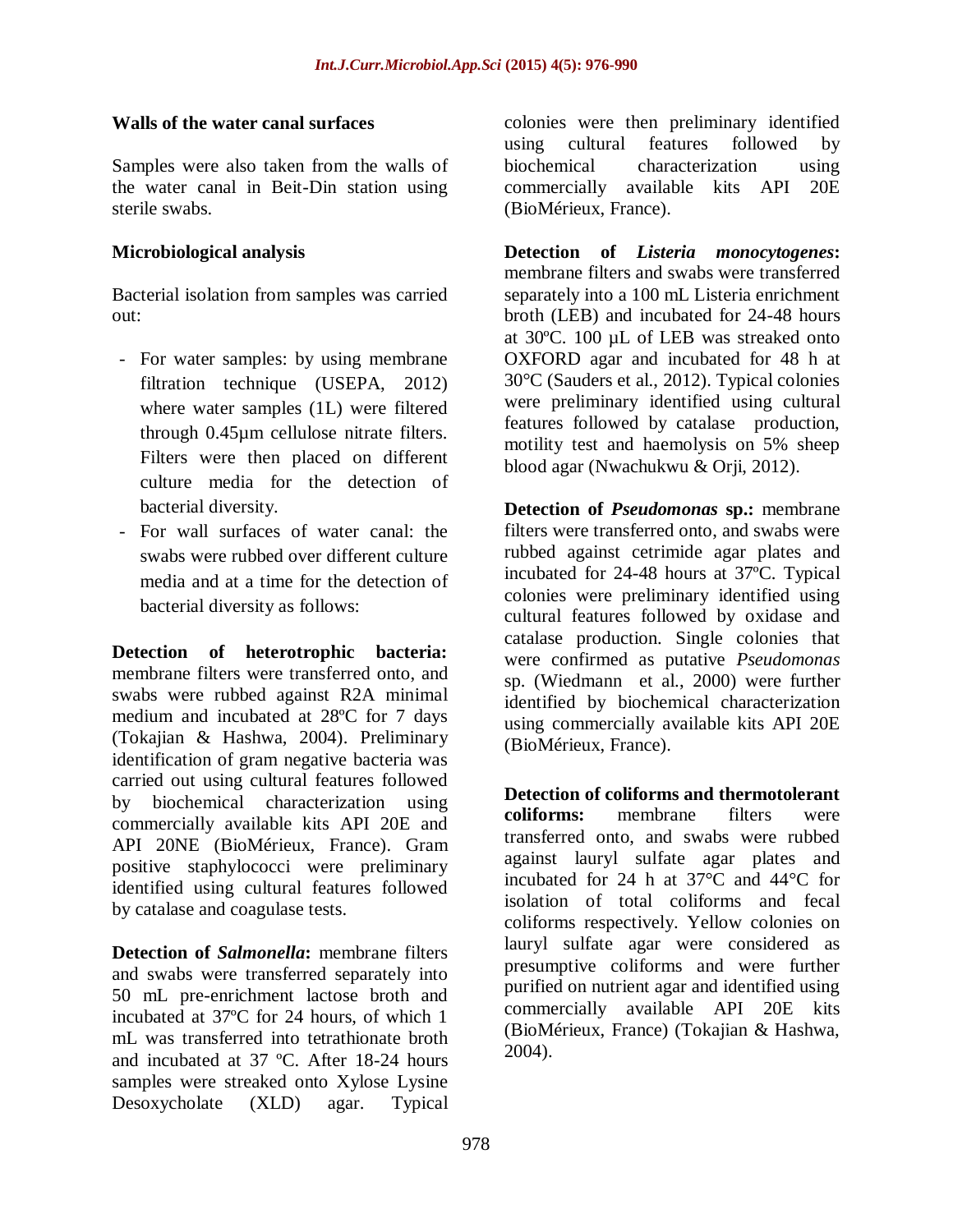**Detection of** *E. coli* **O157:H7:** Occurrence of *E.coli* O157: H7 was detected by ELISA with the commercial kit VIDAS® ECO O157 (BioMérieux, France).

**Detection of STX-EC:** Different *E.coli* were analysed by PCR for the presence of *stx1*, *stx2*, *stx* <sup>+</sup> *stx2*, *eaeA*, and *ehlyA* virulence markers. *E.coli* were also tested for *fliC* genetic marker responsible for the production of the H7 *E. coli* flagellar protein (Harake et al., 2006).

**Detection of Enterococci:** membrane filters were transferred onto, and swabs were rubbed against Bile Esculin Agar plates and incubated at 37ºC for 24-48 hours. Typical black colonies were preliminary identified using cultural features followed by biochemical analysis using commercially available test strips API 20 Strep (BioMérieux, France) (Kurup et al., 2001).

### **Antibacterial activity of commonly used antibiotics against the isolated** *E.coli*

Antibacterial activity against all the detected *E.coli* isolates was carried out using the disc-diffusion method (Murray et al., 1995). The test cultures (25µl), equivalent to 0.5 McFarland, were swabbed on the top of the solidified Müeller Hinton agar and allowed to dry for 10 min. The antibiotics  $(\mu g/disc)$ tested in the present study were : gentamicin (CN,10); levofloxacin (LEV,5); norfloxacin (NOR,10); piperacillin / tazobactam (TZP,100/10); amoxicillin / clavulanic acid  $(AMC, 20/10);$  tetracycline  $(TE, 30);$ cefotaxime (CTX,30); ceftriaxone  $(CRO, 30);$  cefepime  $(FEP, 30);$ sulphamethoxazole / trimethoprim (SXT, 23.75/1.25); cefpodoxime (CPD,10); azetreonam (ATM,30) and imipenem (IPM,10). The antibiotic discs were placed on the surface of the medium and left for 30 min at room temperature for compound

diffusion. The plates were incubated for 24 hours at 37°C.

#### **Shiga toxin gene detection using polymerase chain reaction (PCR)**

## **DNA extraction**

DNA was extracted from *E.coli* isolates grown on EMB agar plates following the Manufacturer's protocol (GenEluteTM Bacterial Genomic DNA kits, SIGMA Aldrich, Germany), extracted DNA was stored at -20 C. 1μl DNA template was used per 25 μl Polymerase chain reaction (PCR) reaction (Ozpinar et al., 2013).

## **PCR assays**

For the detection of STX-EC, primers were developed within the regions coding for five genes that are highly conserved in STX-EC strains. Primers for shiga toxins 1 and 2 (*stx1* and *stx2*) genes amplification, were selected as shown in table 1. The three other genes that were targeted for amplification were *eaeA* gene which encodes for Intimin gamma, *ehlyA* that encodes for enterohemolysin and *fliC* which encodes for H7 flagellar protein (Osek & Gallein, 2002 and Reischl et al., 2002) (table 1). STEC primers were used to amplify both *stx1* and *stx2* in combination, as described by Reischl et al. (2002).

Amplification of bacterial DNA was performed in 25 µL volumes containing 1 µL DNA template; 10.5 µL water ; 0.5 µL forward primer; 0.5 µL reverse primer and 12.5 µL of (RED Taq Ready mix) DNA polymerase. Amplification of *stx1*, *stx2*, *eaeA* and *ehlyA* was performed using a DNA thermal cycler (BioRad) of 35 cycles for 3 min at 93ºC, 30 s at 65ºC, followed by 2 min at 72ºC, and a final extension at 75 ºC for 10 min. *stx1*+ *stx2* and *fliC* were amplified using the same conditions except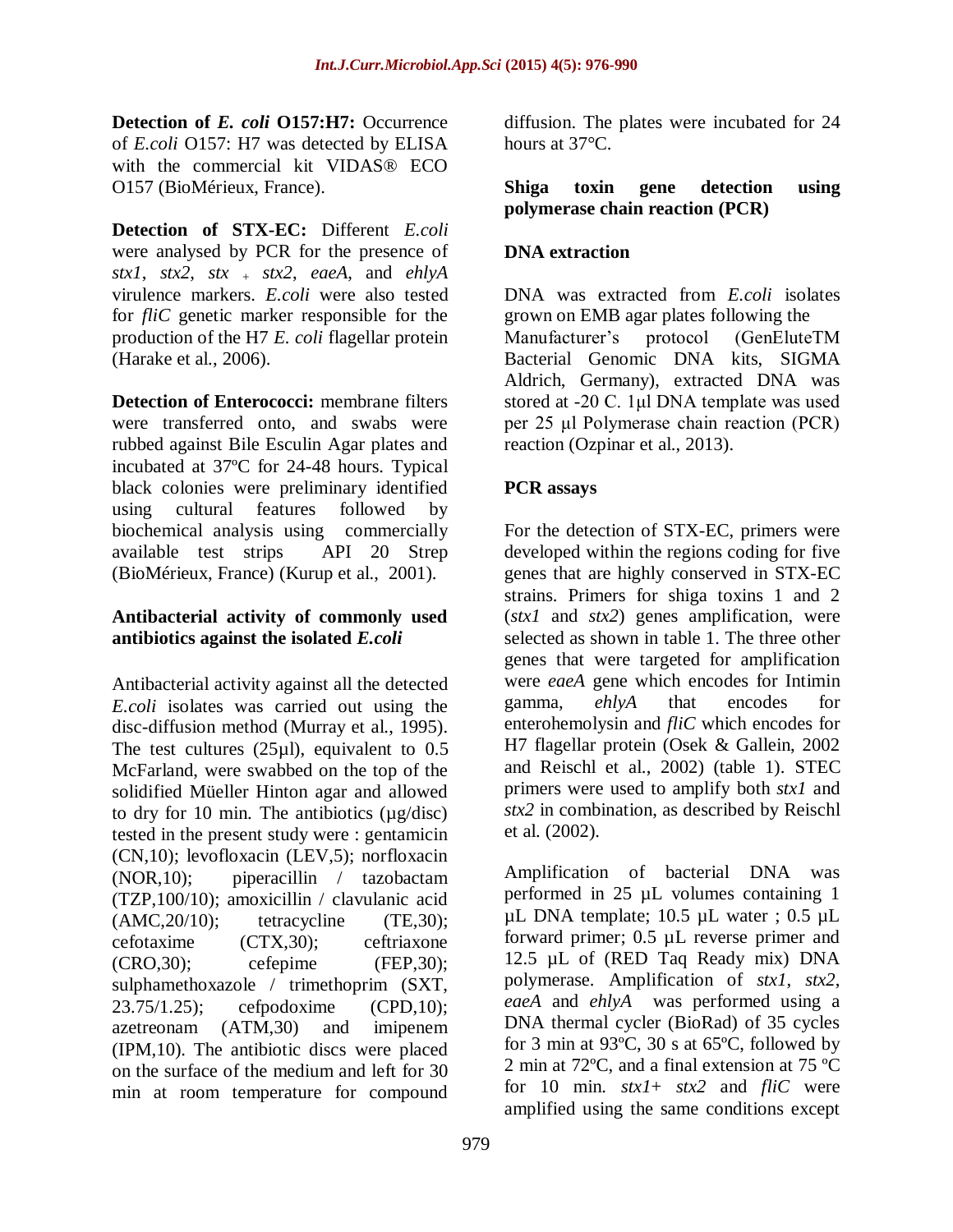for the annealing temperature that was performed at 55ºC for 30 s (Osek & Gallein, 2002). 10 µL of PCR products were analyzed by electrophoresis on a 2% (wt/vol) agarose gel (containing 10 µL ethidium bromide) at 100 mV for 60 min. The DNA samples analyzed by agarose gel electrophoresis, were then visualized by UV illuminator and photographed.

### **Detection of biofilm formation**

Biofilm production was quantitatively investigated using the method of adherence to polystyrene microtiter plates proposed by Christensen et al. (1985), with some modifications. All the bacterial isolates were cultivated on tryptic soy broth and one at a time and incubated to initiate growth for 18 hours to reach an OD≤1 at 600 nm. The cultures were then diluted 1:100 with fresh medium (Hassan et al., 2011), and 200 µl were used to inoculate sterile 96-well polystyrene microtiter plates. After incubation for 24 hours at 37ºC, the cultures were discarded and microtiter plates were washed with distilled water to eliminate the unattached cells. Attached cells were then fixed at 60ºC for 1 hour and stained with 1% crystal violet solution. Excess stain was removed by successive washings. The crystal violet in each well was solubilized with 200 µL of 96% ethanol, and microplate reader was used to measure the absorbance at 540 nm (Sosa & Zunino, 2009). Negative control wells contained sterile broth. The experiment was performed in triplicates and repeated three times. The interpretation of biofilm production was done according to the criteria of Stepanovic et al. (2007) (table 2).

#### **Effect of pre-coating microtiter plates with tap water on biofilm formation**

Wells were pre-coated with 200 μl of tap water (sterilized by filtration against PVDF

0.45µm membrane filters) for 24 hours at 37ºC and then excess water was withdrawn from the wells. Pre-coated wells were inoculated with cultures of the isolated bacterial strains, incubated at 37 ºC for 24 hours and then biofilm formation was measured. Negative control pre-coated wells contained sterile broth. The experiment was performed in triplicates and repeated three times.

## **Data Analysis**

The average biofilm formation was calculated and statistically significant increase in biofilm formation was determined using paired sample test. The criteria for statistical significance was based on a  $(p<0.05)$ .

### **Results and Discussion**

### **Bacterial diversity**

Regarding the bacterial diversity, different bacterial isolates were detected from all the tested sources. Most of the isolates were detected as Gram-negative bacteria, most belonging to the Coliform group. Gram-positive bacterial isolates detected represented about 8% of the total population. 91.3% of bacterial isolates detected in Beit-Din station were isolated mainly from canal walls. 86.95% of the isolates detected in Beit-Din station and other isolates were then detected each with different level within the 20 households tap water (table 3).

Farkas et al. (2013) proved that approximately 95% of bacterial cells were attached to the pipe walls forming biofilms and less than 5% were found in the water phase. These biofilms were a source of planktonic bacteria, which remain present in the water when delivered through a consumer's tap (Simöes & Simöes, 2013).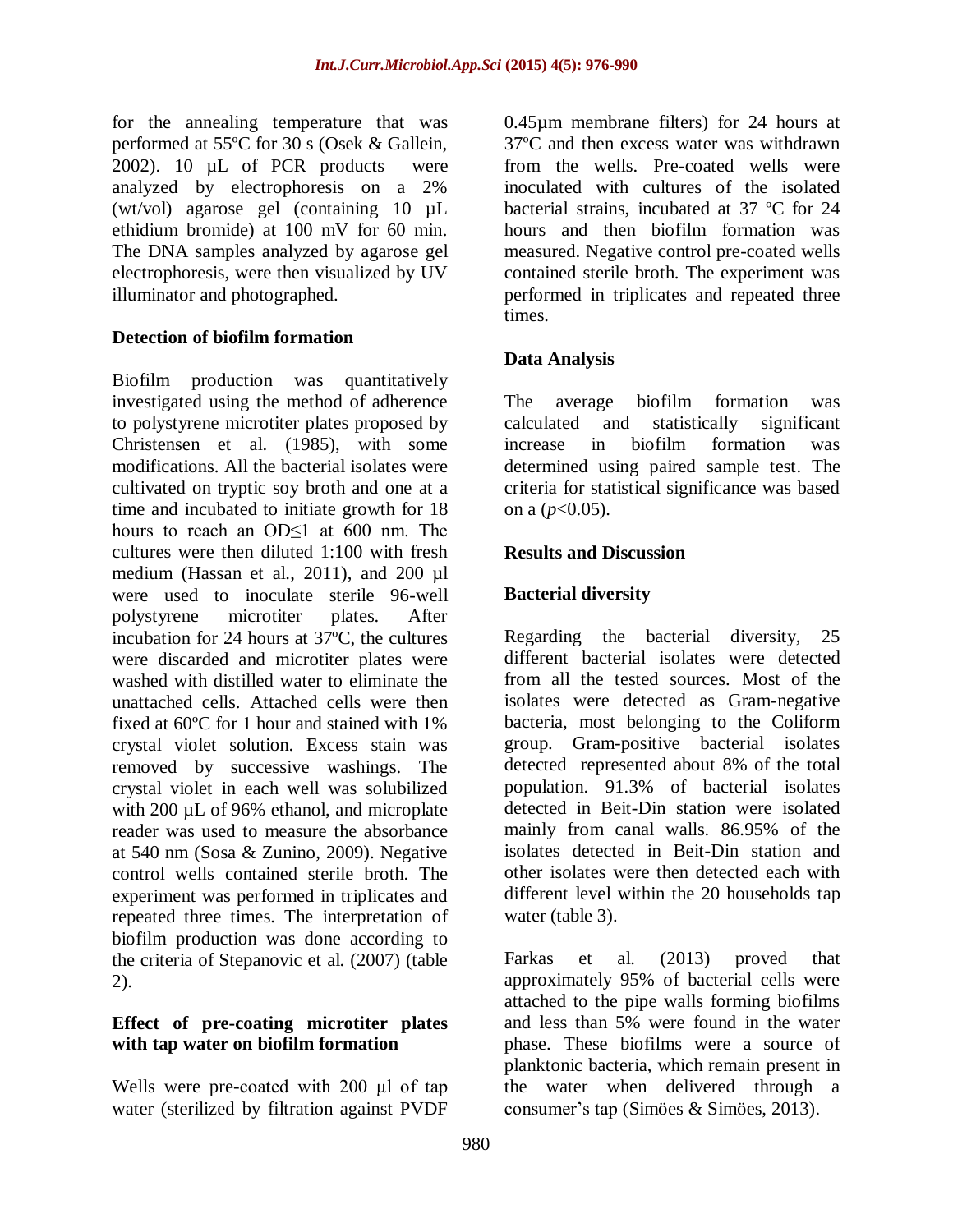The detected bacterial isolates in all samples were: *E.coli, Citrobacter youngae, Citrobacter braakii, Enterobacter cloacae, Enterobacter intermedius, Klebsiella oxytoca, Klebsiella terrigena, Klebsiella pneumoniae ozaenae, Stenotrophomonas maltophilia, Pantoea spp., Hafnia alvei, Serratia marcescens, Serratia fonticola, Serratia plymuthica, Yersinia enterocolitica, Pseudomonas flourescens/ putida, Pasteurella pneumotropica/haemolytica, Pasteurella multocida, Chryseomonas luteola, Aeromonas hydrophila, flavimonas oryzihabitans*, *Acinetobacter, Alcaligenes, Staphylococcus aureus* and coagulase negative *Staphylococcus*. Faria et al. (2009) reported the presence of coagulase negative staphylococci (CNS) isolated from a drinking water distribution network. However no *Salmonella* sp., *Listeria* sp. nor Enteroccci were detected (table 3). Lleo et al. (2005) reported that *Escherichia coli*, *Enterococcus faecalis* and *Salmonella typhi*, once released into freshwater bodies, enter into a viable but non-culturable (VBNC) state and express different sets of activities, including virulence traits. Therefore, a molecular detection method is needed, since such methods are highly specific and sensitive (Kinge et al., 2012).

Thermotolerant bacteria namely: *E. coli*, *Klebsiella, Enterobacter* and *Citrobacter* as well as *Pantoea* spp., *Stenotrophomonas maltophilia, Serratia marcescens* and *Hafnia alvei* (48% of the total population) were isolated on Lauryl sulfate agar at 44ºC. These results are in accordance with those shown by Alonso et al. (1999) and Hachich et al. (2012). Thermotolerant coliforms other than *E. coli* may originate from organically enriched water such as industrial effluents or from decaying plant materials and soils (WHO, 2003). It was worth mentioning that coliforms showed the ability to grow under low nutrient conditions as those in drinking

water distribution systems and remain within biofilms successfully competing with other bacteria (Camper et al., 1996).

### **Detection of** *E. coli* **O157:H7**

*E. coli* O157:H7 was not detected in any of the tested samples using the commercial kit VIDAS® ECO O157 (BioMérieux, France).

### **Antibacterial activity of commonly used antibiotics against the isolated** *E.coli*

The antibiogram analysis revealed that all seven *E. coli* isolates (7 isolates) (table 4) were proved to be of different strains. Each of the isolates showed different susceptibility to all the tested antibiotics.

### **Molecular characterization of STX-EC using PCR**

Seven *E. coli* isolates were analysed by PCR for the presence of *stx1*, *stx2*, *stx1+stx2*, *eaeA*, *ehlyA* and *fliC* virulence markers with the specific sets of primers (table 1).

The results showed different gene profiles of the isolated strains. None of the seven *E. coli* isolates were positive for *stx1* and *stx2*, however, six isolates were positive for *stx1*+*stx2* (figure 1A). Four out of seven isolates were positive for the *eaeA* gene (figure 1B). Sandhu et al. (1996) reported that the presence of the *eaeA* gene in STX-EC strains is associated with some O groups such as O26, O103, O111, O157. Although *eaeA* carrying STX-EC strains are frequently associated with severe infections, outbreaks of HUS by *eaeA* negative STX-EC strains have already been reported (Paton & Paton, 1998).

Six *E. coli* isolates were positive for *ehlyA* gene (figure 1C), while four out of the six isolates were are also proved to be *eaeA*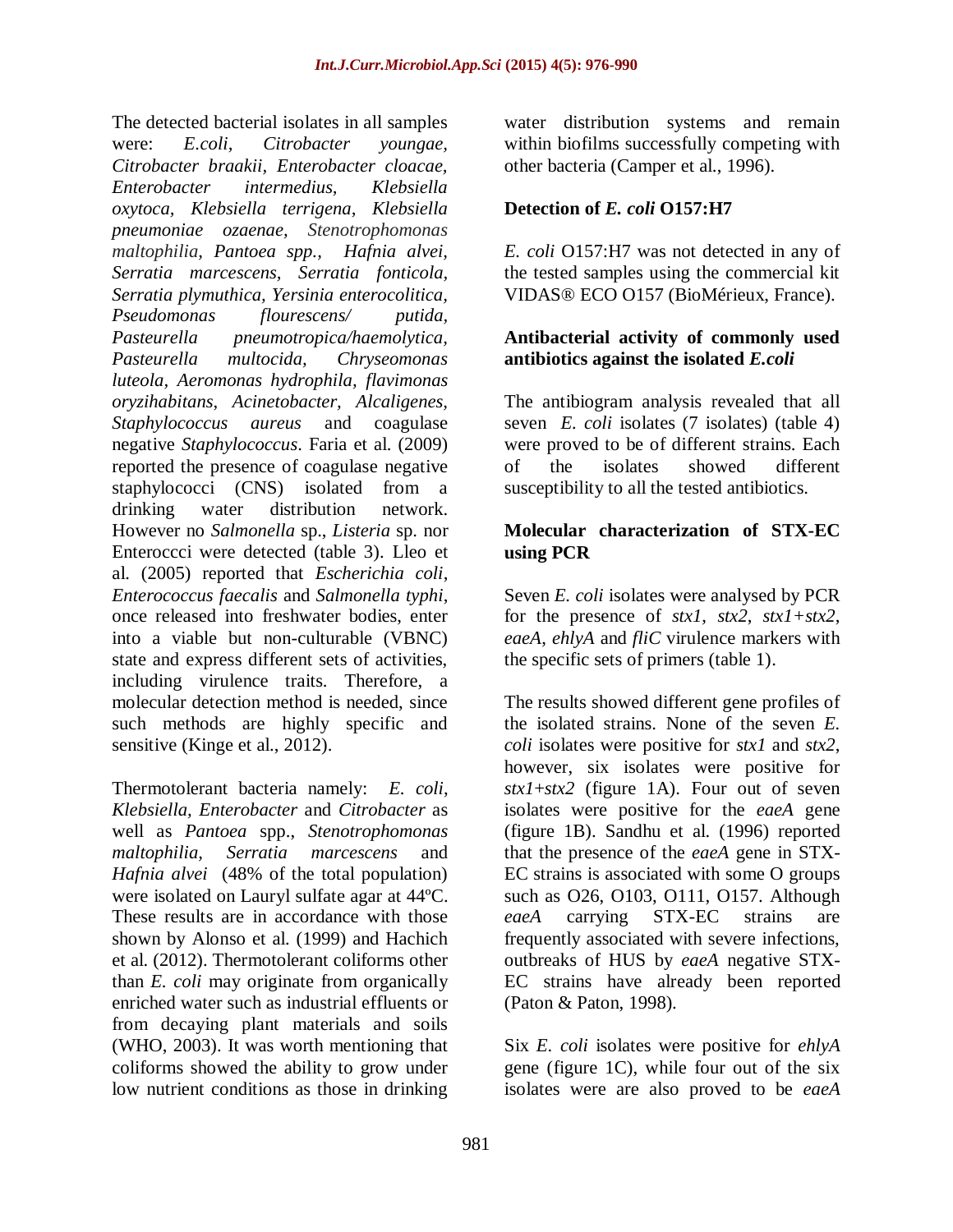positive (table 5). As reported by several authors (Beutin et al., 1989 ; Karch et al., 1989 ; Bielaszewska et al., 1998 and Paton & Paton, 1998), the combination of *ehlyA* and *eaeA* pathogenic marker genes proved to be an important indicator of pathogenicity of STX-EC for humans than either factor alone. The present study revealed that all the *E. coli* isolates (7 isolates) were considered as STX-EC serotypes, carrying virulence marker genes. It was reported that STX-EC can survive for long periods in water

(Farrokh et al., 2013) and STX-EC was detected in drinking water supplies in Brazil [\(Lascowski e](http://www.ncbi.nlm.nih.gov/pubmed/?term=Lascowski%20KM%5BAuthor%5D&cauthor=true&cauthor_uid=23279284)t al., 2013). However none of these isolates were positive for the *fliC* gene and thus are H7-negative. Osek & Gallein (2002), reported that H7-negative strains have recently been identified that represent a distinct clone within *E. coli* O157serogroup. However, it shares several virulence characteristics with other STX-EC of the O157:H7 serotype.

| <b>Table.1</b> Primers used for STX-EC strain identification |  |  |
|--------------------------------------------------------------|--|--|
|--------------------------------------------------------------|--|--|

| <b>Target</b><br>gene | <b>Primers</b> | <b>Sequence</b>                  | <b>Reference</b> | <b>Predicted size of</b><br>the amplified<br>product (bp) |  |
|-----------------------|----------------|----------------------------------|------------------|-----------------------------------------------------------|--|
| stx1                  | stx1           | F: CAGTTAATGTCGTGGCGAAGG         | Osek and         | 348                                                       |  |
|                       |                | R: CACCAGACAATGTAACCGCTG         | Gallein (2002)   |                                                           |  |
|                       | stx2           | F: ATCCTATTCCCGGGAGTTTACG        | Osek and         | 584                                                       |  |
| $\,$ stx $2$          |                | R:GCGTCATCGTATACACAGGAGC         | Gallein (2002)   |                                                           |  |
|                       |                | F: gA(Ag) C(Ag)A AAT AAT TTA TAT | Reischl et al.   |                                                           |  |
| $stx1 + stx2$         | <b>STEC</b>    | gTg                              | (2002)           | 520                                                       |  |
|                       |                | R: TgA TgA Tg(Ag) CAA TTC AgT AT |                  |                                                           |  |
| eaeA                  | eaeA           | F: gAC CCg gCA CAA gCA TAA gC    | Reischl et al.   | 383                                                       |  |
|                       |                | R: CCA CCT gCA gCA ACA AgA gg    | (2002)           |                                                           |  |
|                       | fliC H7        | F: GCTGCAACGGTAAGTGAT            | Osek and         | 984                                                       |  |
| fliC                  |                | R: GGCAGCAAGCGGGTTGGT            | Gallein (2002)   |                                                           |  |
|                       |                | F: gCA TCA TCA AgC gTA CgT TCC   | Reischl et al.   | 532                                                       |  |
| ehl <sub>y</sub> A    | ehlyA          | R: AAT gAg CCA AgC Tgg TTA AgC T | (2002)           |                                                           |  |

**Table.2** Interpretation of biofilm formation

| Average OD value               | Biofilm production |
|--------------------------------|--------------------|
| $<$ ODc                        | Non                |
| ODc $\lt \lt \lt 2x$ ODc       | Weak               |
| $2x$ ODc $\lt \sim \lt 4x$ ODc | Moderate           |
| $>$ 4x ODc                     | Strong             |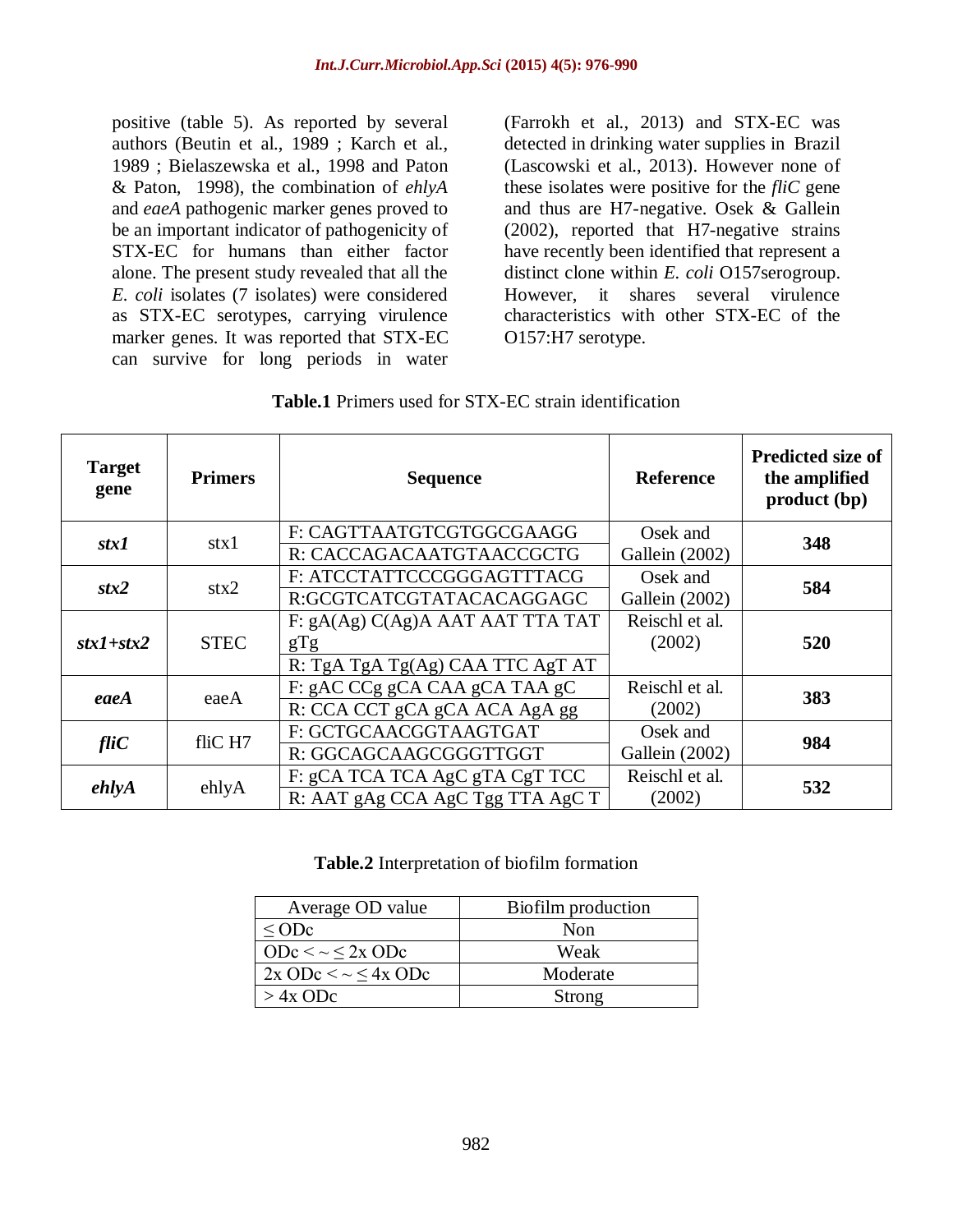| Isolate                               | Water supply<br>(Beit-Din) | Water canal    | 20 Households tap<br>water |
|---------------------------------------|----------------------------|----------------|----------------------------|
| Salmonella                            |                            |                |                            |
| Listaeria                             |                            |                | $\overline{a}$             |
| Enterococci                           |                            |                |                            |
| E.coli                                |                            | $\ddot{}$      | $^{+}$                     |
| Citrobacter youngae                   | $^{+}$                     |                | $^{+}$                     |
| Citrobacter braakii                   | $\overline{\phantom{0}}$   | $^{+}$         |                            |
| Enterobacter cloacae                  | $\overline{\phantom{a}}$   | $^{+}$         | $^{+}$                     |
| Enterobacter intermedius              | $\overline{\phantom{a}}$   | $\ddot{}$      | $^{+}$                     |
| Klebsiella oxytoca                    | $\overline{\phantom{a}}$   | $\ddot{}$      | $^{+}$                     |
| Klebsiella terrigena                  | $^{+}$                     | $\overline{+}$ | $^{+}$                     |
| Klebsiella pneumoniae ozaenae         |                            | $\ddot{}$      | $\ddot{}$                  |
| Stenotrophomonas maltophilia          | $\overline{a}$             | $\ddot{}$      | $^{+}$                     |
| Pantoea spp.                          |                            | $\ddot{}$      |                            |
| Hafnia alvei                          | $\overline{+}$             | $\ddot{}$      | $^{+}$                     |
| Serratia marcescens                   |                            | $\ddot{}$      | $^{+}$                     |
| Serratia fonticola                    | $\overline{\phantom{0}}$   | $\ddot{}$      | $^{+}$                     |
| Serratia plymuthica                   | $^{+}$                     |                | $^{+}$                     |
| Yersinia enterocolitica               |                            | $\ddot{}$      | $^{+}$                     |
| Pseudomonas Flourescens/putida        | $\overline{\phantom{a}}$   |                | $^{+}$                     |
| Pasteurella pneumotropica/haemolytica | $\overline{\phantom{a}}$   | $^{+}$         | $^{+}$                     |
| Pasteurella multocida                 |                            | $\ddot{}$      | $^{+}$                     |
| Chryseomonas luteola                  |                            | $\ddot{}$      | $^{+}$                     |
| Aeromonas hydrophila                  |                            | $\ddot{}$      | $^{+}$                     |
| Flavimonas oryzihabitans              | $\overline{\phantom{0}}$   | $\ddot{}$      | $^{+}$                     |
| Acinetobacter                         | $\overline{\phantom{0}}$   | $^{+}$         | $\overline{a}$             |
| Alcaligenes                           |                            |                | $^{+}$                     |
| Staphaphylococcus aureus              | $\hspace{0.1mm} +$         | $+$            | $^{+}$                     |
| Coagulase negative Staphylococcus     |                            | $^{+}$         | $^{+}$                     |

## **Table.3** Diversity of bacterial isolates in water system under test

# **Table.4** Sources of detection of *E.coli* isolates

| <i>E. coli</i> isolates | <b>Source</b>                     |
|-------------------------|-----------------------------------|
| E.coli 1                | Water canal                       |
| E.coli 2                | Household tap water $_1$          |
| E.coli 3                | Household tap water $_2$          |
| E.coli 4                | Household tap water $\frac{1}{3}$ |
| E.coli 5                | Household tap water $_4$          |
| E.coli 6                | Household tap water $\frac{1}{2}$ |
| E.coli 7                | Household tap water $_6$          |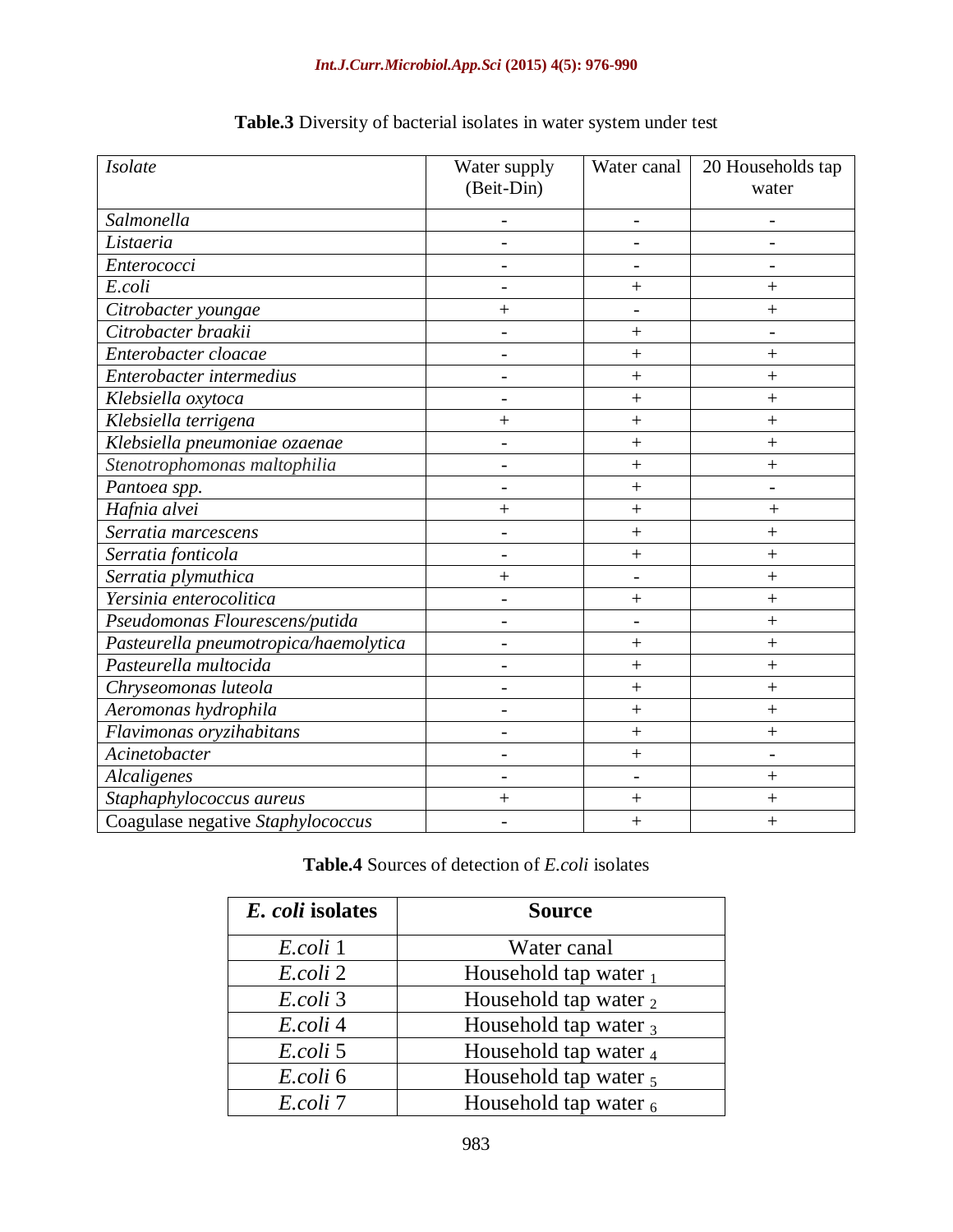#### *Int.J.Curr.Microbiol.App.Sci* **(2015) 4(5): 976-990**

| <b>Isolate</b> | <b>Virulence markers</b> |      |                       |  |                      |      |  |  |
|----------------|--------------------------|------|-----------------------|--|----------------------|------|--|--|
|                | stx1                     | stx2 | $stx1 + stx2$<br>eaeA |  | $ehl$ <sub>y</sub> A | fliC |  |  |
|                |                          |      |                       |  |                      |      |  |  |
|                |                          |      |                       |  |                      |      |  |  |
|                |                          |      |                       |  |                      |      |  |  |
|                |                          |      |                       |  |                      |      |  |  |
|                |                          |      |                       |  |                      |      |  |  |
|                |                          |      |                       |  |                      |      |  |  |
|                |                          |      |                       |  |                      |      |  |  |

## **Table.5** Prevalence of virulence marker genes in *E.coli* isolates under test using PCR

**Table.6** Effect of pre-coating microtiter plates with tap water on biofilm formation

| <b>Isolate</b>                         | <b>Biofilm formation before</b>       | <b>Biofilm formation after</b>     |  |  |  |
|----------------------------------------|---------------------------------------|------------------------------------|--|--|--|
|                                        | pre-coating with tap water            | pre-coating with tap water         |  |  |  |
|                                        | $\pm$ SD                              | $\pm$ SD                           |  |  |  |
| E.coli 1                               | $\overline{3.11} \pm 0.11$ (moderate) | $\overline{4.1}3 \pm 0.1$ (strong) |  |  |  |
| E.coli 2                               | $3.41 \pm 0.1$ (moderate)             | $3.81 \pm 0.08$ (moderate)         |  |  |  |
| E.coli 3                               | $5.77 \pm 0.4$ (strong)               | $6.10 \pm 0.2$ (strong)            |  |  |  |
| E.coli 4                               | $2.24 \pm 0.23$ (moderate)            | $3.42 \pm 0.31$ (moderate)         |  |  |  |
| E.coli 5                               | $2.14 \pm 0.08$ (moderate)            | $2.76 \pm 0.1$ (moderate)          |  |  |  |
| E.coli 6                               | $2.73 \pm 0.11$ (moderate)            | $3.18 \pm 0.12$ (moderate)         |  |  |  |
| E.coli 7                               | $4.15 \pm 0.09$ (strong)              | $4.20 \pm 0.1$ (strong)            |  |  |  |
| Citrobacter youngae                    | $1.85 \pm 0.3$ (week)                 | $3.02 \pm 0.2$ (moderate)          |  |  |  |
| Citrobacter braakii                    | $1.63 \pm 0.2$ (week)                 | $2.49 \pm 0.09$ (moderate)         |  |  |  |
| Enterobacter cloacae                   | $\frac{1.42 \pm 0.5}{2}$ (week)       | $2.49 \pm 0.3$ (moderate)          |  |  |  |
| Enterobacter intermedius               | $3.08 \pm 0.09$ (moderate)            | $3.26 \pm 0.11$ (moderate)         |  |  |  |
| Klebsiella oxytoca                     | $4.37 \pm 0.16$ (strong)              | $4.67 \pm 0.1$ (strong)            |  |  |  |
| Klebsiella terrigena                   | $2.31 \pm 0.2$ (moderate)             | $2.80 \pm 0.12$ (moderate)         |  |  |  |
| Klebsiella pneumoniae ozaenae          | $2.65 \pm 0.07$ (moderate)            | $3.18 \pm 0.13$ (moderate)         |  |  |  |
| Stenotrophomonas maltophilia           | $1.88 \pm 0.12$ (week)                | $2.16 \pm 0.09$ (moderate)         |  |  |  |
| Pantoea spp.                           | $3.41 \pm 0.05$ (moderate)            | $3.59 \pm 0.1$ (moderate)          |  |  |  |
| Hafnia alvei                           | $2.75 \pm 0.13$ (moderate)            | $3.11 \pm 0.2$ (moderate)          |  |  |  |
| Serratia marcescens                    | $5.14 \pm 0.14$ (strong)              | $6.70 \pm 0.07$ (strong)           |  |  |  |
| Serratia fonticola                     | $2.81 \pm 0.2$ (moderate)             | $3.20 \pm 0.15$ (moderate)         |  |  |  |
| Serratia plymuthica                    | $2.59 \pm 0.06$ (moderate)            | $2.90 \pm 0.18$ (moderate)         |  |  |  |
| Yersinia enterocolitica                | $3.78 \pm 0.24$ (moderate)            | $4.74 \pm 0.17$ (strong)           |  |  |  |
| Pseudomonas Flourescens/putida         | $2.52 \pm 0.31$ (moderate)            | $2.93 \pm 0.09$ (moderate)         |  |  |  |
| Pasteurella pneumotropica /haemolytica | $3.76 \pm 0.12$ (moderate)            | $3.95 \pm 0.1$ (moderate)          |  |  |  |
| Pasteurella multocida                  | $\overline{3.40 \pm 0.07}$ (moderate) | $4.04 \pm 0.05$ (strong)           |  |  |  |
| Chryseomonas luteola                   | $8.51 \pm 0.2$ (strong)               | $8.81 \pm 0.5$ (strong)            |  |  |  |
| Aeromonas hydrophila                   | $1.67 \pm 0.42$ (week)                | $2.01 \pm 0.27$ (moderate)         |  |  |  |
| Flavimonas oryzihabitans               | $4.61 \pm 0.31$ (strong)              | $5.62 \pm 0.19$ (strong)           |  |  |  |
| Acinetobacter                          | $8.51 \pm 0.2$ (strong)               | $8.81 \pm 0.37$ (strong)           |  |  |  |
| Alcaligenes                            | $4.87 \pm 0.08$ (strong)              | $5.12 \pm 0.16$ (strong)           |  |  |  |
| Staphaphylococcus aureus               | $6.86 \pm 0.26$ (strong)              | $7.52 \pm 0.09$ (strong)           |  |  |  |
| Coagulase negative Staphylococcus      | $4.48 \pm 0.13$ (strong)              | $5.83 \pm 0.07$ (strong)           |  |  |  |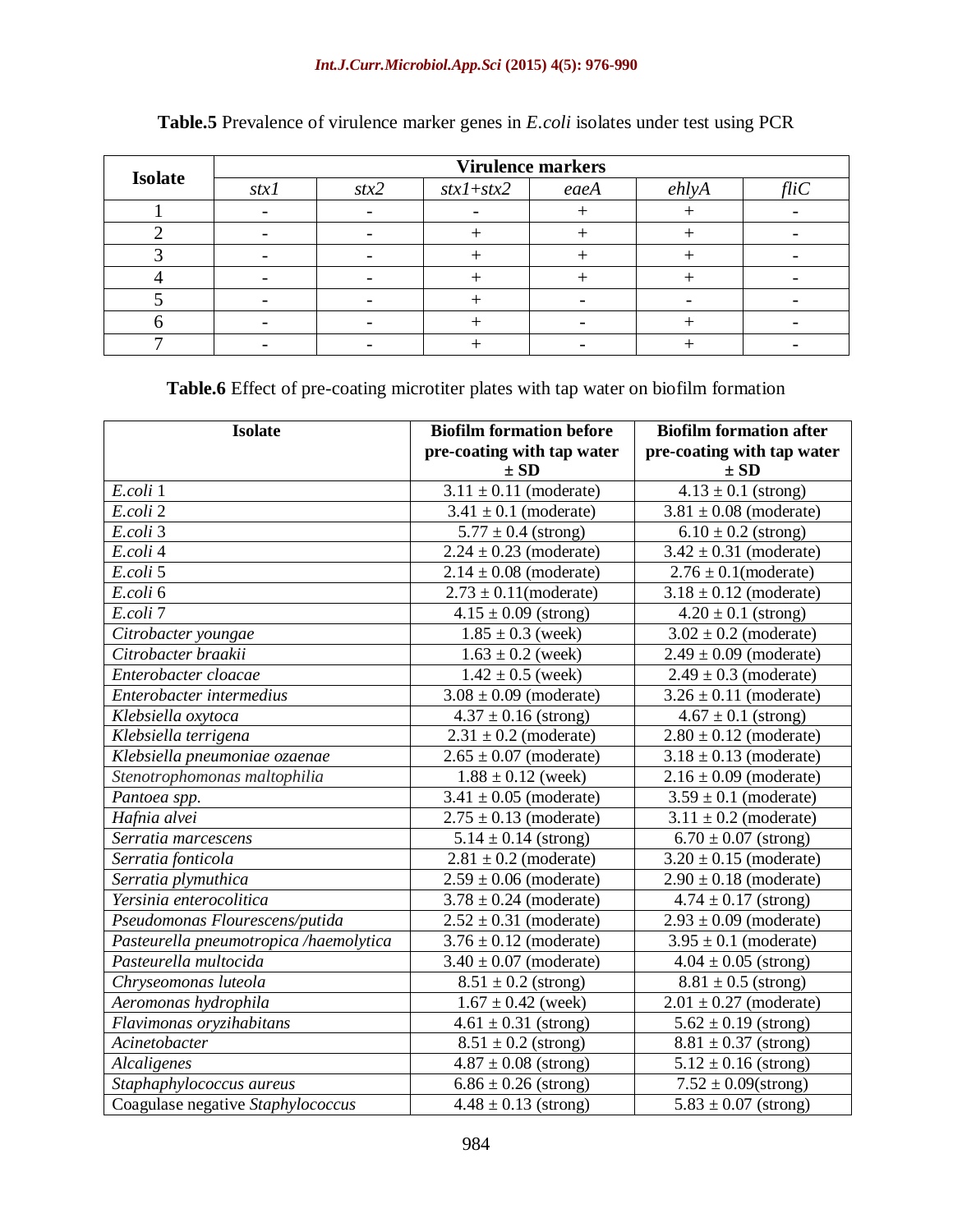**Figure 1**: DNA fragments observed with specific primers for *stx1*+ *stx2* gene (A), *eaeA* gene (B) and *ehlyA* gene (C) detection in the seven *E.coli* isolates following PCR. L: Ladder; PC: Positive control; 1-7: *E.coli* isolates .

| $\mathbf{A}$<br>$\mathsf{L}$<br>PC<br>$\overline{\mathbf{3}}$<br>$\overline{4}$<br>$\mathbbm{1}$<br>$\overline{2}$<br>$\sqrt{5}$<br>$\epsilon$<br>$\overline{7}$<br>400bp<br>300bp<br>$PC$<br>$\mathsf{L}^{\mathbb{Z}}$<br>$\blacksquare$<br>2<br>$3 \qquad 4 \qquad 5$<br>$6 7$<br>600bp<br>500bp | 600bp<br>$500bp -$ | $\mathbb{L}$ . | $PC$ 1 | $\mathbf{2}$ | $\ensuremath{\mathsf{3}}$ | $\overline{5}$ | $\epsilon$<br>$\overline{z}$ |  |  |
|----------------------------------------------------------------------------------------------------------------------------------------------------------------------------------------------------------------------------------------------------------------------------------------------------|--------------------|----------------|--------|--------------|---------------------------|----------------|------------------------------|--|--|
| $\bf{B}$                                                                                                                                                                                                                                                                                           |                    |                |        |              |                           |                |                              |  |  |
| $\mathbf C$                                                                                                                                                                                                                                                                                        |                    |                |        |              |                           |                |                              |  |  |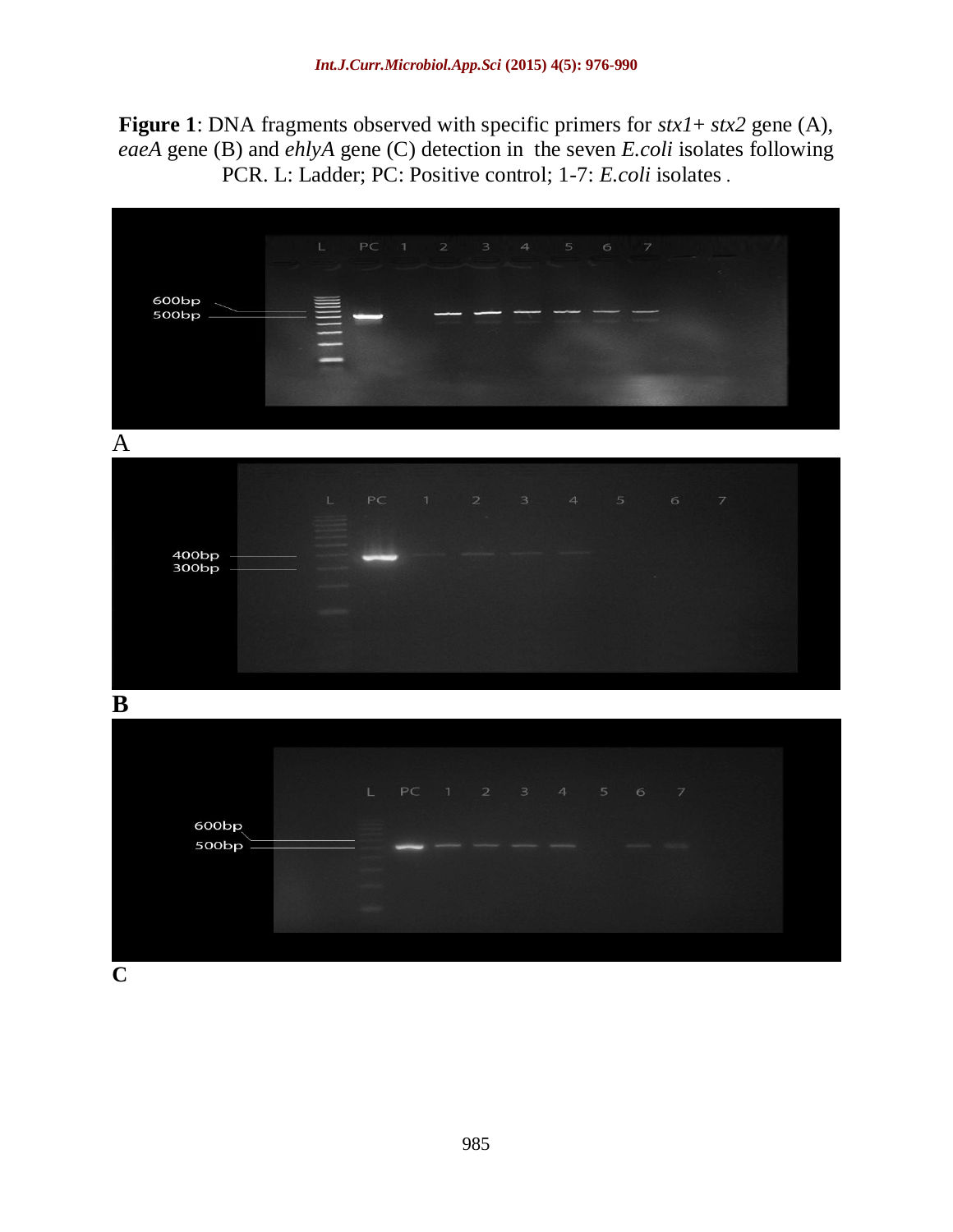

#### **Figure.2** Effect of pre-coating microtiter plates with tap water on biofilm formation

#### **Biofilm formation**

Out of 31 tested isolates, 10 were detected as strong (32.26%), 16 as moderate (51.61%) and 5 as weak (16.13%) biofilm producers (table 6). Strong biofilms were produced by *Acinetobacter* and *Chryseomonas luteola* followed by *Staphylococcus aureus*, *E.coli* 3, *Serratia marcescens*, *Alcaligenes*, *Flavimonas orizyhabitans*, coagulase negative *Staphylococcus*, *Klebsiella oxytocae* and *E.coli* 7 individually and one at a time. Most of these strong producers were detected attached to the wall of the water canal. Strong biofilm producers that were not detected attached to the water canal but instead appeared in the water samples; maybe detached from the surface due to various circumstances, such as changes in the flow rate or desorption of reversibly attached cells within the biofilm, that represent a potential source of water contamination (Breyers & Ratner, 2004 and WHO, 2014).

### **Effect of pre-coating microtiter plates with tap water on biofilm formation:**

Pre-coating the monitored microtiter plate with tap water showed a highly significant increase in biofilm production with all the isolates one at a time  $(p<0.05)$  (table 6 and figure 2), where all weak turned into moderate and some moderate turned into strong biofilm producers, so that 41.94% of the tested isolates appeared as strong and 58.06% appeared as moderate biofilm producers. It was shown that attachment will occur most readily on surfaces that are rougher, more hydrophobic, and coated by surface conditioning films (Millsap et al., 1997; Donlan, 2002; Chae et al., 2006; Patel et al., 2007; Oulahal, et al., 2008 and Simões et al., 2008). Pre-conditioning of the adhesion surface is due either to macromolecules present in the water or intentionally coated on the surface (Breyers & Ratner, 2004).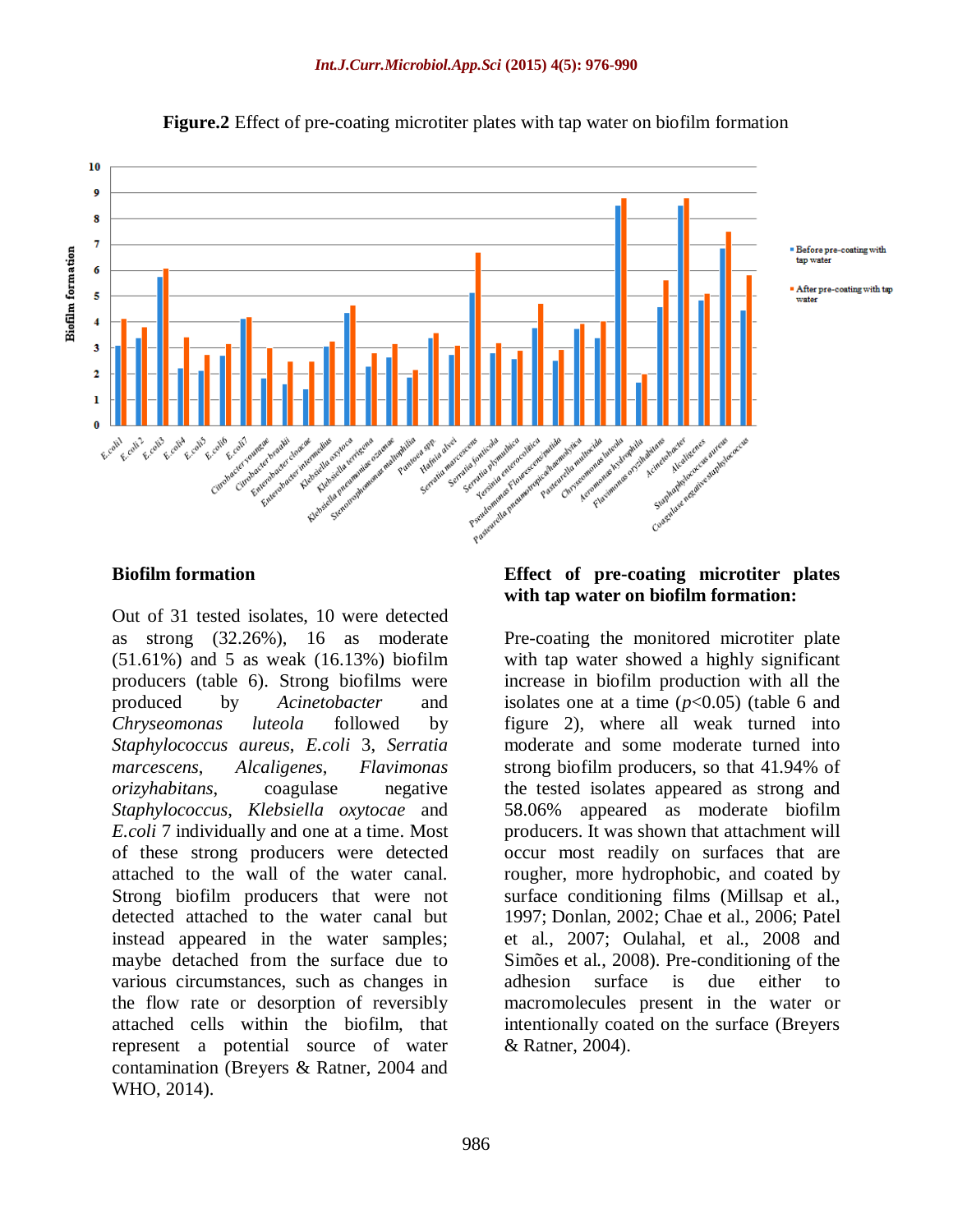In conclusion, the present study provides an important baseline for the diversity of bacterial populations, and confirmed the prevalence of STX-EC in drinking water distribution system in Lebanon which poses public health problems. The present findings suggested that the microbiological quality of drinking water should be continuously monitored from the source to the tap using adequate disinfection processes. This also opens the door for finding novel strategies for the treatment of biofilms within the drinking water distribution system in Lebanon.

### **References**

- Alonso, J., Soriano, A., Carbajo, O, Amoros, I. and Grelick, H. (1999). Comparison and Recovery of *Escherichia coli* and Thermotolerant Coliforms in Water with a Chromogenic Medium Incubated at 41 and 44.5°C. Appl. Environ. Microbiol. 65: 3746–3749.
- Beale, D., Dunn, M., Morrison, P., Poretr, N. and Marlow, D. (2012). Characterization of Bulk Water Samples from Copper Pipes Undergoing Microbially Influenced Corrosion by Diagnostic Metabolomic Profiling. Corrosion Science 55: 272- 279.
- Beale, D., Barrat, R., Mrlow, D., Dunn, M., Palombo, E., Marisson, P. and key, C. (2013). Application of metabolomics to understanding biofilms in water distribution systems: a pilot Study. Biofueling 29: 283-294.
- Beutin, L., Montenegro, M., Orskov, I., Orskov, F., Prada, J., Zimmermann, S. and Stephan, R. (1989). Close association of verotoxin (Shiga-like toxin) production with enterohemolysin production in strains of *Escherichia*

*coli*. J. Clin. Microbiol. 27: 2559– 2564.

- Bielaszewska, M., Schmidt, H., Karmali, M., Khakhria, R., Janda, J., Blahova, K. and Karch, H. (1998). Isolation and characterization of sorbitol-fermenting Shiga toxin (Verocytotoxin)-producing *Escherichia coli* O157:H– strains in the Czech Republic. J. Clin. Microbiol. 36: 2135–2137.
- Boerlin, P., Mcewen, S., Boerlin-Petzold, F., Wilson, J., Johnson, R. and
- Breyers, J. and Ratner, J. (2004). Bioinspired implant materials befuddle bacteria. ASM News 70: 232–237.
- Brook, M., Smith, R., Bannister, B., McConnel, M., Chart, H. and Scotland, S. (1994). Prospective study of verocytotoxinproducing, enteroaggregative and diffusely adherent *Escherichia coli* in different diarrhoeal states. Epidemiol. Infect.  $112: 63 - 67.$
- Camper, A., Jones, W. and Hayes, J. (1996). Effect of growth conditions on the presence of coliforms in mixed– population biofilms. Appl. Environ. Microbiol. 62: 4103-4018.
- Chae, M., Schraft, H. Truelstrup, L. and Mackereth, R. (2006). Effects of physicochemical surface characteristics of *Listeria monocytogenes* strains on attachment to glass. Food Microbiol. 23: 250–259.
- Christensen, G., Simpson, W. and Yonger, J. (1985). Adherence of coagulase negative staphylococci to plastic tissue cultures: a quantitative model for the adherence of staphylococci to medical device. J. Clin. Microbiol. 22:996- 1006.
- Donlan, R. (2002). Biofilms: microbial life on surfaces. Emerg. Infect. Dis. 8: 881– 890.
- [Faria,](http://www.sciencedirect.com/science/article/pii/S0048969709002125) C., [Vaz-Moreira,](http://www.sciencedirect.com/science/article/pii/S0048969709002125) I., [Serapicos,](http://www.sciencedirect.com/science/article/pii/S0048969709002125) E., [Nunes,](http://www.sciencedirect.com/science/article/pii/S0048969709002125) O. and [Manaia,](http://www.sciencedirect.com/science/article/pii/S0048969709002125) C. (2009).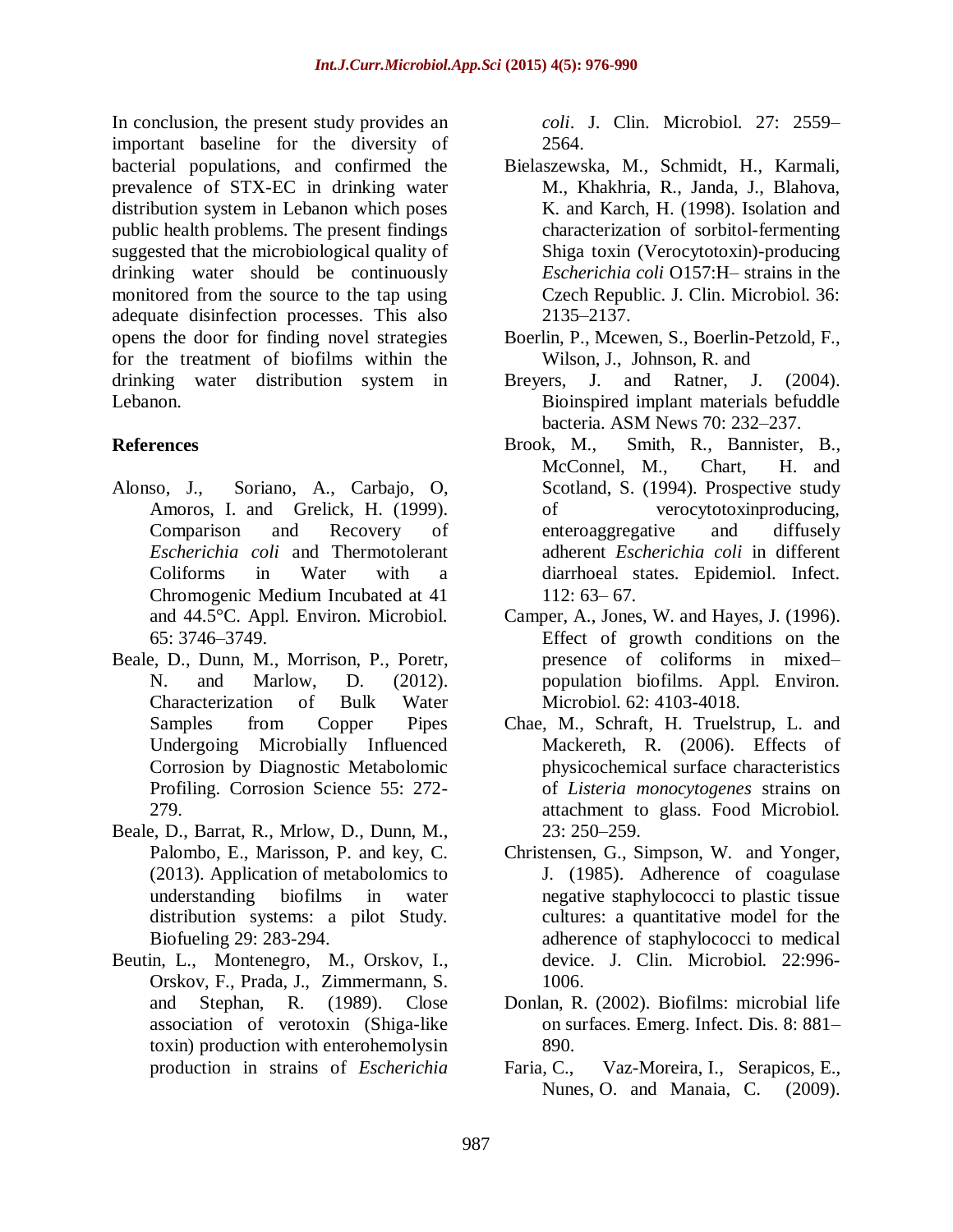Antibiotic resistance in coagulase negative staphylococci isolated from wastewater and drinking water. Sci. Total Environ. [407:](http://www.sciencedirect.com/science/journal/00489697/407/12) 3876–3882.

- Farkas, A., Dragan-Bularda, M., Muntean, V., Ciataras, D. and Tigan, S. (2013). Microbial activity in drinking waterassociated biofilms. Cent. Eur. J. Biol., 8:201-214.
- Farrokh, C., Jordan, K., Auvray, F., Glass, K., Oppegaard, H., Raynaud, S., Thevenot, D., Condron, R., De Reu, K., Govaris, A., Heggum, K., Heyndrickx,M., Hummerjohann, J., Lindsay, D., Miszczycha, S., Moussiegt, S., Verstraete, K. and Cerf, O. (2013). Review of Shiga-toxinproducing *Escherichia coli* (STEC) and their significance in dairy production. Int. J. Food Microbiol. 162:190-212.
- Fawell, J. and Nieuwenhuijsen, M. (2003). Contaminants in drinking water. British Medical Bulletin 68: 199–208
- Griffin, P. and Tauxe, R. (1991). The epidemiology of infections caused by *Escherichia coli* O157:H7, other enterohemorrhagic E coli, and the associated hemolytic uremic syndrome. Epidemiol. Rev. 13: 60–98.
- Gyles, C. (1992). *Escherichia coli* cytotoxins and enterotoxins. Can. J. Microbiol. 38:734–746.
- Gyles, C. (1999). Associations between Virulence Factors of Shiga Toxin-Producing *Escherichia coli* and Disease in Humans. J. Clin. Microbial. 37: 497– 503.
- Hachich, E., Di Bari, M., Christ, A, Lamparelli, C., Ramos, S., Sato, M. (2012). Comparison of Thermotolerant Coliforms and *Escherichia coli*  Densities in Fresh Water Bodies. Brazil. J. Microbiol.43: 675-681.
- Harakeh, S., Yassine, H. and El-Fadel, M. (2006). Antimicrobial-resistant patterns of *Escherichia coli* and *Salmonella*

strains in the aquatic Lebanese environments. Environ. Pollut. 143: 269-277.

- Hassan, A., Usman, J., Kaleem, F., Omair, M., Khalid, A. and Iqbal, M. (2011). Evaluation of different detection methods of biofilm formation in the clinical isolates. Brazil. J. Infect. Dis. 15: 305-311.
- Ito, K., Iida, M., Yamazaki, M., Moriya, K., Moroishi, S., Yatsuyanagi, J., Kurazono, T. and Hiruta, N. (2007). Intimin types determined by hetero duplex mobility assay of intimin gene (*eae*)-positive *Escherichia coli* strains. J. Clin. Microbiol. 45: 1038-1041.
- Karch, H., Bielaszewska, M., Bitzan, M. and Schmidt, H. (1999). Epidemiology and diagnosis of shiga toxinproducing *Escherichia coli* infections. Diagn. Microbiol. Infect. Dis. 34: 229–243.
- Kinge, C., Mbewe, M. and Sithebe1, N. ( 2012). Polymerase Chain Reaction. In: Detection of Bacterial Pathogens in River Water Using Multiplex-PCR. Editor: Hernandez-Rodriguez, P. Publisher: InTech., Slavka 83/A, 51000 Rijeka, Croatia. p: 531-554.
- Kurup, A., Tee, W., Loo, L. and Lin, R. (2001). Infection of Central Nervous System by Motile *Enterococcus*: First Case Report. J. Clin. Microbiol. 39:820-822.
- [Lascowski, K.,](http://www.ncbi.nlm.nih.gov/pubmed/?term=Lascowski%20KM%5BAuthor%5D&cauthor=true&cauthor_uid=23279284) [Guth, B.,](http://www.ncbi.nlm.nih.gov/pubmed/?term=Guth%20BE%5BAuthor%5D&cauthor=true&cauthor_uid=23279284) [Martins, F.,](http://www.ncbi.nlm.nih.gov/pubmed/?term=Martins%20FH%5BAuthor%5D&cauthor=true&cauthor_uid=23279284) [Rocha,](http://www.ncbi.nlm.nih.gov/pubmed/?term=Rocha%20SP%5BAuthor%5D&cauthor=true&cauthor_uid=23279284)  [S.,](http://www.ncbi.nlm.nih.gov/pubmed/?term=Rocha%20SP%5BAuthor%5D&cauthor=true&cauthor_uid=23279284) [Irino,](http://www.ncbi.nlm.nih.gov/pubmed/?term=Irino%20K%5BAuthor%5D&cauthor=true&cauthor_uid=23279284) K., [Pelayo, J.](http://www.ncbi.nlm.nih.gov/pubmed/?term=Pelayo%20JS%5BAuthor%5D&cauthor=true&cauthor_uid=23279284) (2013). Shiga toxin-producing *Escherichia coli* in drinking water supplies of north Paraná State, Brazil. [J. Appl. Microbiol.](http://www.ncbi.nlm.nih.gov/pubmed/23279284) 114: 1230-1239.
- Lleo, M., Bonato, B., Benedetti, D. and Canepari, P. (2005). Survival of enterococcal species in aquatic environments. FEMS Microbiol. Ecol. 54: 189-196.
- Martiny, A., Albrechtsen, H., Arvin, E., and Molin, S. (2005). Identification of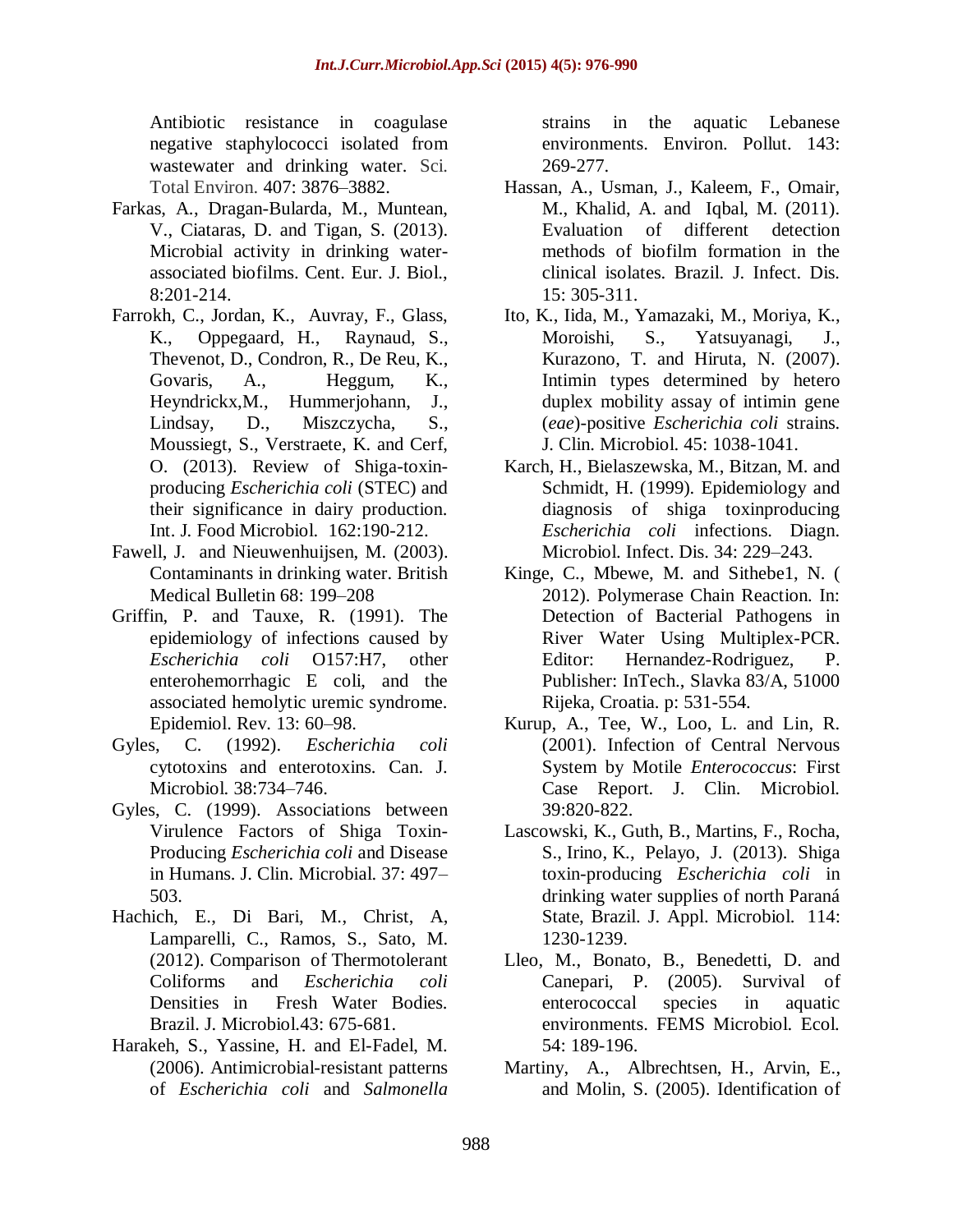Bacteria in Biofilm and Bulk Water Samples from a Nonchlorinated Model Drinking Water Distribution System: Detection of a Large Nitrite-Oxidizing Population Associated with Nitrospira spp. Appl. Environ. Microbiol. 71: 8611–8617.

- Millsap, K., Reid, G., van der Mei, H. and Busscher, H. (1997). Adhesion of Lactobacillus species in urine and phosphate buffer to silicone rubber and glass under flow. Biomaterials 18: 87– 91.
- Murray, P., Baron, E., Pfaller, M., Tenover, F. and Yolke, R. (1995). Manual of Clinical Microbiology. ASM Washington DC. 6: 1281-1290.
- Nwachukwu, N. and Orji, F. (2012). Environmental Health – Emerging Issues and Practice. In: Studies on the Isolation of *Listeria monocytogenes* from Food, Water, and Animal Droppings: Environmental Health Perspective. Editor: Oosthuizen, J. Publisher: In Tech., Slavka 83/A, 51000 Rijeka, Croatia. p: 179-196.
- Osek, J. and Gallein, P. (2002). Molecular analysis of *Escherichia coli* O157 strains isolated from cattle and pigs by the use of PCR and pulsed-field gel electrophoresis methods. Vet. Med-Czech. 47: 149– 158.
- Oulahal, N., Brice, W., Martial, A. and Degraeve, P. (2008). Quantitative analysis of survival *Staphylococcus aureus* or *Listeria innocua* on two types of surfaces: propylene and stainless steel in contact with three different dairy products. Food Control 19:178–185.
- Ozpinar, H., Turan, B., Tekiner, H., Tezmen, G., Gokce, I. and Ak neden, E. (2013). Evaluation of pathogenic *Escherichia coli* occurrence in vegetable samples from district bazaars

in Istanbul using real-time PCR. Lett. Appl. Microbiol. 57:362-367.

- Patel, J., Ebert, M., Ward, R. and Anderson, J. (2007). *S. epidermidis* biofilm formation: effects of biomaterial surface chemistry and serum proteins. J. Biomed. Mater. Res. 80: 742–751.
- Paton, J., and Paton, A. (1998). Pathogenesis and diagnosis of Shiga toxin-producing *Escherichia coli* infections. Clin. Microbiol. Rev. 11: 450–479.
- Reischl, U., Youssef, M., Kilwinski, J., Lehn, N., Zhang, W. and Karch, H. (2002). Real-time fluorescence PCR assays for detection and characterization of Shiga toxin, intimin, and enterohemolysin genes from Shiga toxin-producing *Escherichia coli*. J. Clin. Microbiol. 40: 2555– 2565.
- Sandhu, K., Clarke, R., McFadden, K., Brouwer, A., Louie, M., Wilson, J., Lior, H., Gyles, C. (1996). Prevalence of the eaeA gene in verotoxigenic *Escherichia coli* strains from dairy cattle in southwest Ontario. Epidemiol. Infect., 116: 1-7.
- Sauders, B., Overdevest, J., Fortes, E., Windham, K., Schukken, Y., Lembo, A. and Wiedmann, M. (2012). Diversity of *Listeria* Species in Urban and Natural Environments. Appl. Environ. Microbiol. 78:4420-4433.
- Simões, L. and Simões, M. (2013). Biofilms in drinking water: problems and solutions. RSC Adv., 3:2520-2533
- Simões, M., Simões, L., Cleto, S., Pereira, M. and Vieira, M. (2008). The effects of a biocide and a surfactant on the detachment of *Pseudomonas fluorescens* from glass surfaces. Int. J. Food Microbiol. 121: 335–341.
- Sosa, V. and Zunino, P. (2009). Effect of *Ibicella lutea* on uropathogenic *Proteus mirabilis* growth, virulence, and biofilm formation. J. Infect. Dev. Ctries. 3: 762-770.